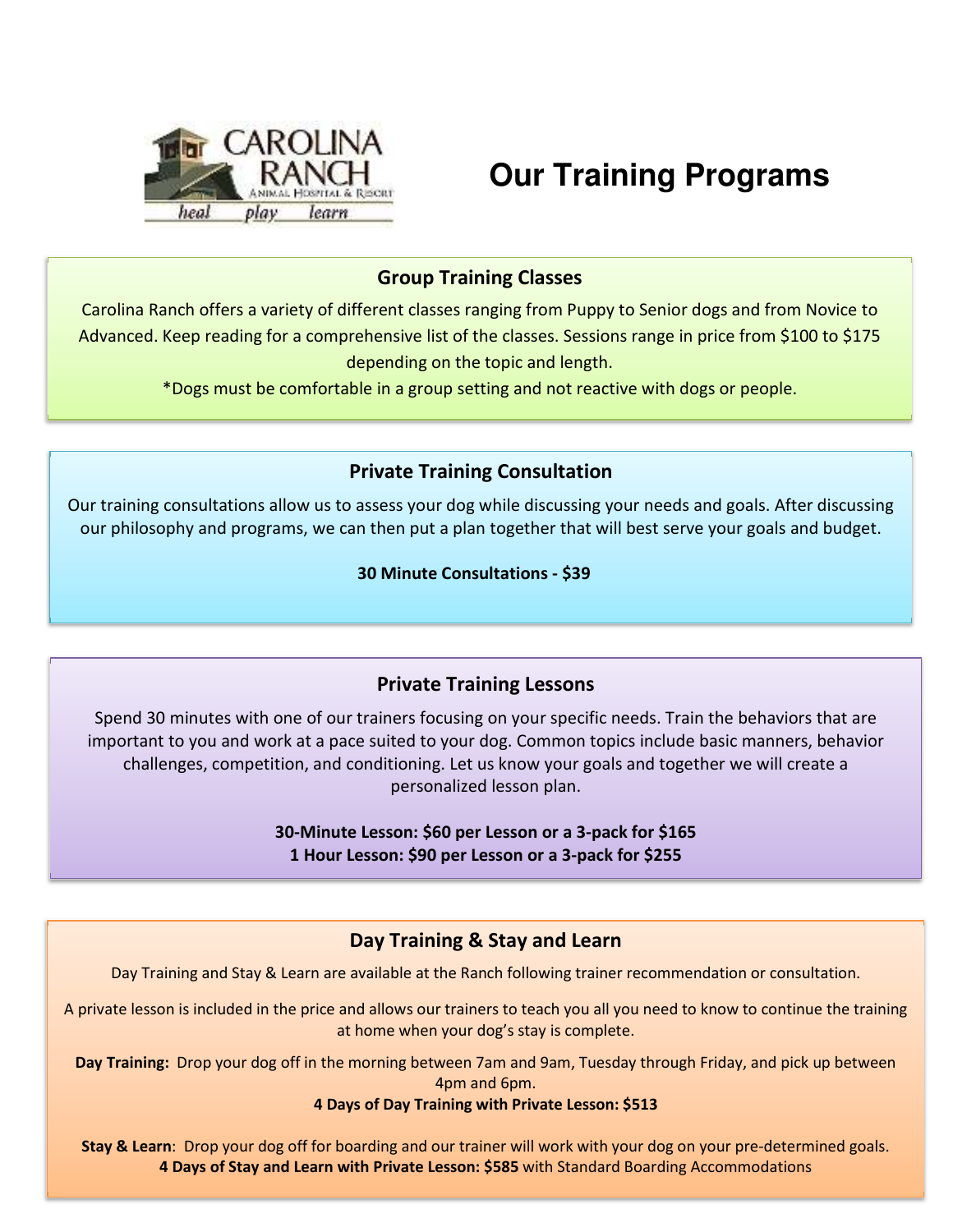

# **Group Classes**

#### AKC STAR Puppy

These classes are for puppies 7 to 18 weeks of age that desire socialization and an introduction to obedience. The focus of the class is to help your puppy acclimate & feel safe in the world under a variety of circumstances, feel confident, love the veterinarian, and begin some basic obedience skills. At the successful completion of the class, your puppy will be eligible for the AKC STAR certification. Topics covered:

- Confidence Building & Socialization with Other Puppies and People
- Positive Veterinary Visits
- Basic Manners:
	- o Sit
		- o Down
		- o Wait/Stay on Mat
		- o Come When Called
		- o Loose Leash Walking
		- o Leave It
		- o Problem Solving (jumping up, etc)
		- o Training FAQ's
		- o Handling Techniques

## Diamonds in the Woof – New, I, II, III

These classes are for graduates of the STAR class, or for dogs over 5 months of age that desire group training. The series is a great lead into the Canine Good Citizen class/AKC CGC certification. Diamonds is a bridge to keep your dog learning & growing as they get ready for life's challenges. It is also a terrific skill building class for all dogs over 20 weeks of age who need obedience basics. Learn and build on life skills including:

- Sit
- Positive Veterinary Visits
- Down
- Wait at the Door • Pre-CGC test items
- Stay
- Come When Called
- Handler Focus
- Loose Leash Walking
- Problem Solving
- Leave It
- Paws on the Floor
- Handling Techniques

#### CGC – Canine Good Citizen

Best for pups 12 months and older. This 7-week class is designed to prepare your dog for life's challenges including proper greetings, petting, and waiting quietly with a stranger, sit, down, stay, come when called, loose leash walking, walking past other dogs nicely, and handler focus. Dogs that are ready at the end of the class are eligible to take the CGC Test offered at no additional cost.

#### Therapy Dog

This class is for graduates from the AKC Canine Good Citizen Class whose guardians desire to volunteer with their dog and visit schools, assisted living facilities, hospitals, and other venues to help our community and its citizens. A therapy dog is not a service dog (performs tasks defined by the Americans with Disabilities Act); however, all service dogs benefit from Therapy Dog training. This course is designed to help your dog prepare for the Therapy Dog test which will be offered at the end of the class period (and other scheduled times).

#### Tricks I

Does your dog like to show off? Do you like to show off? Do you want to build an amazing relationship with your dog? Then this Trick Dog class is for you! Your and your dog will learn how to high five, kiss, crawl, bow, and many more. On the last night of class, you can take the AKC Novice Trick Dog test and really show off your skills.

#### Tricks II

Did you take Tricks I class or have your Novice Trick Dog title? Would you like to entertain people with amazing tricks and wow everyone with a show? You and your dog can be the star of the party! Tricks II is for you! Retrieve the mail, close a drawer, open up the refrigerator, carry mom's purse, or balance a cookie on the nose are just some of the showstoppers you can master in this class. Take the AKC Intermediate Trick Dog certification test at the end of the course, if desired.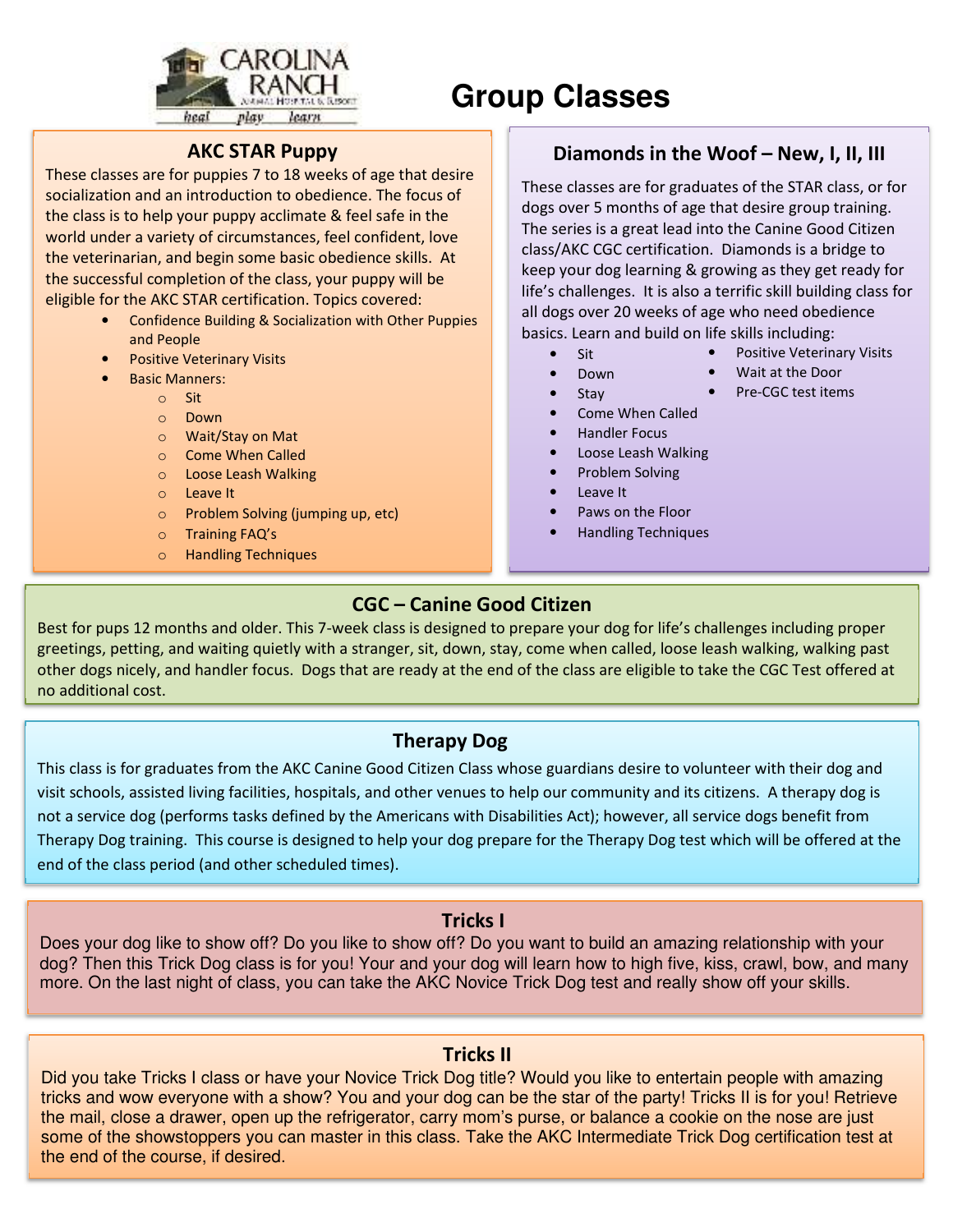# **Group Classes**



## AKC's Community Canine - Life Skills

The goal of AKC Community Canine is to test the dog's skills in a natural setting. It extends the skills learned in the AKC Canine Good Citizen (CGC) class out and into the community. The handler and dog's skills are tested in a natural public setting, not in a quiet cozy training studio. Those that pass are eligible for the CGCA title (Advanced-CGC).

Dogs learn to master life skills such as waiting patiently under control while the owner sits & has a snack/visits with someone, walks on a loose leash with turns, fast & slow pace, stop – without pulling, and through a crowd of people, walks by food and "leaves it," comes when called past a distraction to the handler, enters/exits a doorway or narrow passage in a controlled manner, able to complete these activities with distractions – out in the community!

Pre-requisites: dog must currently have passed the CGC test or be ready to take & pass the CGC test. Dogs that bark or lunge at people or dogs, or are otherwise environmentally challenged, are best suited to attend a different class. \*\*

## Competition Obedience

This 6-week class is designed for dogs and handlers desiring to prepare for AKC competition obedience, those desiring to learn more about the sport, or have a specific problem to solve. Focus is on dog and handler foundations (especially focus & body dynamics), motivation, reinforcement strategies & ring preparation (preparing to show).

#### Intro to Agility

This outdoor class is designed for dogs and handlers who desire a primer in the sport of agility whether for fun or competition. Focus is on how to use basic agility equipment, dog & handler movements, reinforcement strategy, and having a great time!!

## Agility I

Building upon the Introduction skills, your dog will practice all the obstacles at reduced heights. You will learn 5 ways to queue your dog on the field, and you both will start navigating sequences.

#### Rally

Dogs over 1 year of age with an attentive demeanor and temperament are encouraged to enroll. Younger pups are better served by first attending focused puppy classes or Diamonds classes, as this course is a more advanced curriculum. This class prepares you and your pup to follow signs for a myriad of cool behaviors! Whether you want to compete or are just looking for a challenge, this class is for you!

## K9 Sports Sampler

 stay – and wonder what's next?? Carolina Ranch has the answer: the K9 Sports Sampler! Want to have fun with your dog, but feel that dog training is boring? Do you have a dog that has the basics of sit, down,

This class will introduce you and your dog to some of the current dog sports as well as improve your existing teamwork, confidence, and communication. We will provide a taste of 5 different dog sports that will enable you to define what interests you and your dog most.

|                                                                                                                         | <b>Agility</b> | <b>Obedience</b> | <b>Tricks</b> | Rally | <b>Scentwork</b> |  |
|-------------------------------------------------------------------------------------------------------------------------|----------------|------------------|---------------|-------|------------------|--|
| This is a group class, 8 weeks long, \$175 and vaccinations are required. Dogs need to be comfortable in a group class  |                |                  |               |       |                  |  |
| setting and not reactive with dogs & people. The desire to formally compete in trials/competitions is not required, but |                |                  |               |       |                  |  |
| many people find it is so fun that they do so later.                                                                    |                |                  |               |       |                  |  |